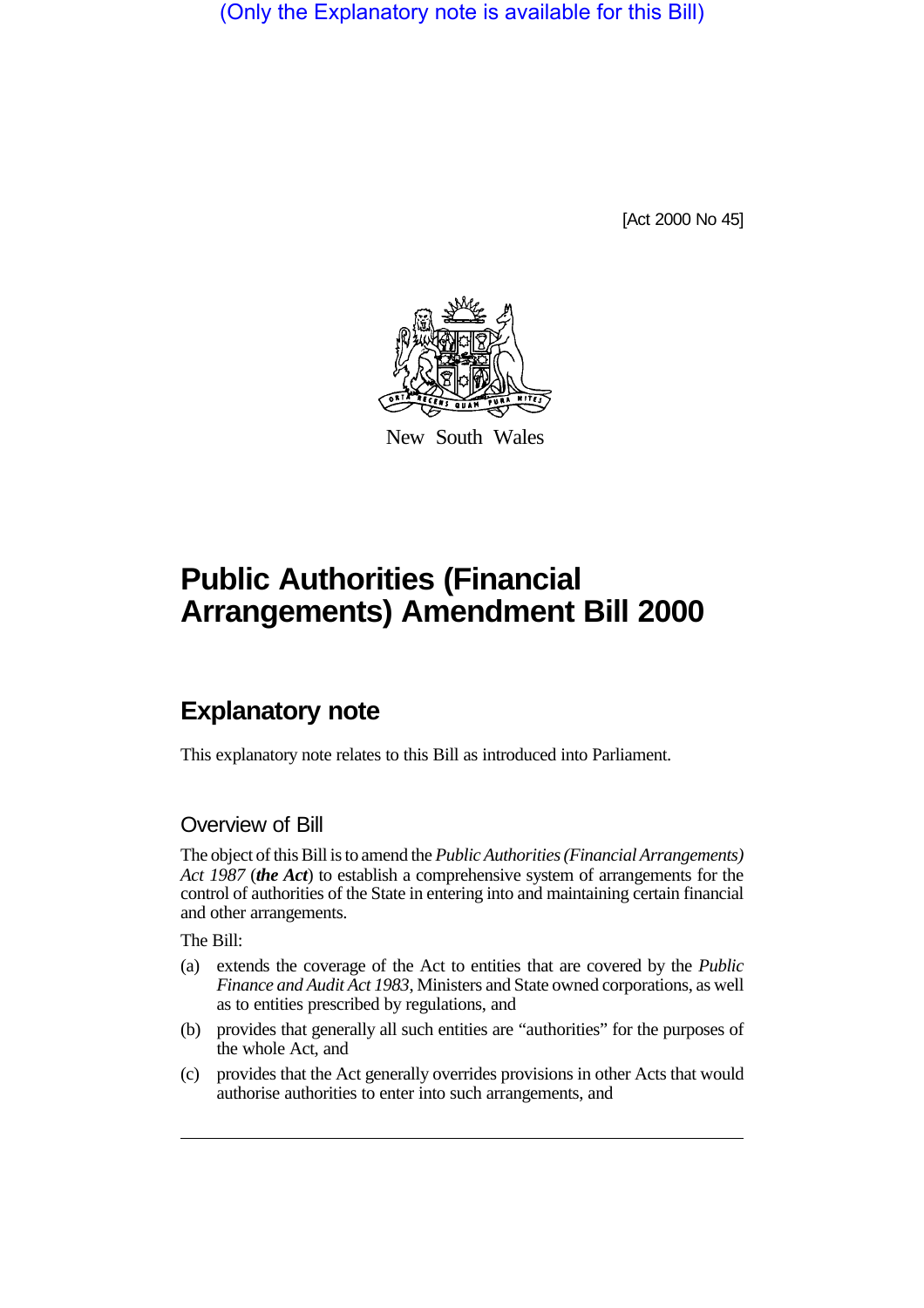Explanatory note

- (d) transfers a provision from the *Treasury Corporation Act 1983* that generally requires authorities to obtain financial accommodation from the Treasury Corporation, and
- (e) confers on all authorities generally the limited powers of investment specified in Part 1 of Schedule 4 to the Act, and
- (f) provides that an authority that controls an entity must ensure that the controlled entity does not enter into or maintain arrangements that the authority itself could not enter into or maintain, and
- (g) permits inter-agency loans between authorities within the same ministerial portfolio, and
- (h) requires the Treasurer's approval before an authority exercises a power to enter into joint venture arrangements, and
- (i) enacts provisions of a savings or transitional nature, and
- (j) makes provision for other matters of a minor, consequential or ancillary nature.

#### Outline of provisions

**Clause 1** sets out the name (also called the short title) of the proposed Act.

**Clause 2** provides for the commencement of the proposed Act on a day or days to be appointed by proclamation.

**Clause 3** is a formal provision giving effect to the amendments to the *Public Authorities (Financial Arrangements) Act 1987* set out in Schedule 1.

**Clause 4** is a formal provision giving effect to the consequential amendments to an Act and a regulation set out in Schedule 2. Clause 4 (2) makes it clear that the provisions of the *Interpretation Act 1987* relating to gazettal, commencement, notification and disallowance of statutory rules do not apply to the amendments made by Schedule 2 to the regulation.

## **Schedule 1 Amendment of Public Authorities (Financial Arrangements) Act 1987**

Schedule 1 amends the Act for the purposes mentioned above and described more fully below.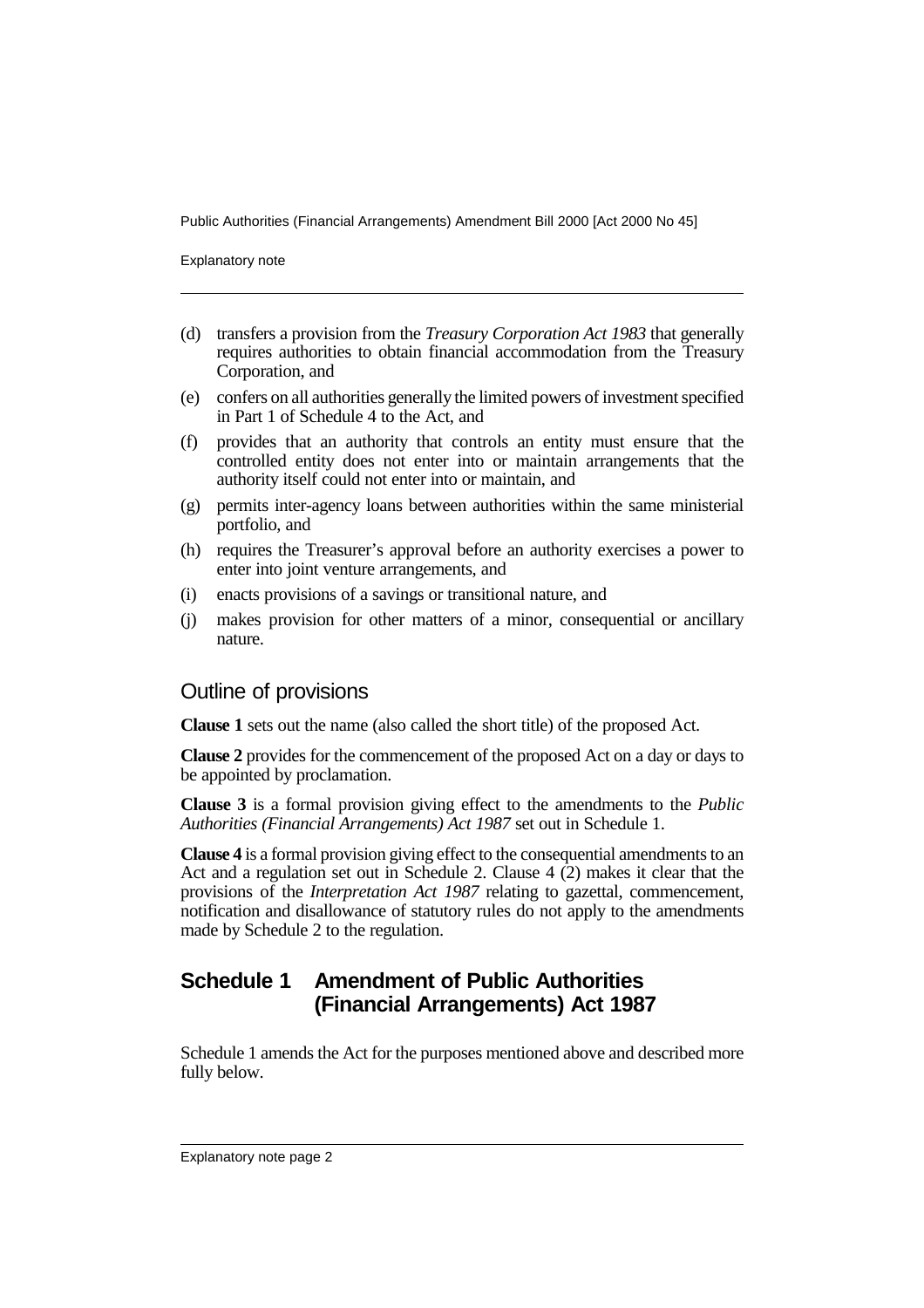Explanatory note

#### **Coverage of Act: paramount operation—Schedule 1 [2]**

The Bill inserts provisions into the Act stating that its principal purpose is to establish a comprehensive system of arrangements for the control of authorities in entering into and maintaining financial arrangements and joint venture arrangements. Provisions are inserted to make it clear that the Act prevails over other legislation, and that it provides the principal source of power for authorities to enter into financial arrangements.

#### **Coverage of Act: new definition of "authority"—Schedule 1 [3], [5], [31], Schedule 2.1**

The Bill amends the Act to extend its coverage. It does so by inserting a new definition of *authority* in section 3 of the Act. The definition includes entities covered by Schedules 2 and 3 to the *Public Finance and Audit Act 1983*, Ministers, State owned corporations and entities prescribed by regulations as included, but does not include local government authorities and entities prescribed as not included.

#### **Coverage of Act: authorities for purposes of whole Act—Schedule 1 [3], [5], [9], [11], [15], [17]–[20], [22]**

The new definition of *authority* applies for the purposes of the whole Act, unless regulations are made limiting the application of the Act to particular authorities. Existing definitions of *authority* are omitted from various sections of the Act.

#### **Treasury Corporation—Schedule 1 [10], Schedule 2.2**

Proposed section 10 provides that an authority must not obtain financial accommodation otherwise than from the Treasury Corporation, unless the accommodation is obtained from the Treasurer or permitted by the Treasurer. The proposed section is substantially a re-enactment of section 9 of the *Treasury Corporation Act 1983* (section 9 is proposed to be repealed by Schedule 2.2 to the proposed Act).

#### **Investment powers—Schedule 1 [23], [24]**

At present, authorities have investment powers in Part 1, 2, 3 or 4 of Schedule 4 to the Act as determined by the regulations. Proposed section 24 (1A) will confer the limited investment powers in Part 1 on all authorities, subject to any directions of the Treasurer. The regulations will still be able to determine that particular authorities will have the wider powers in Part 2, 3 or 4.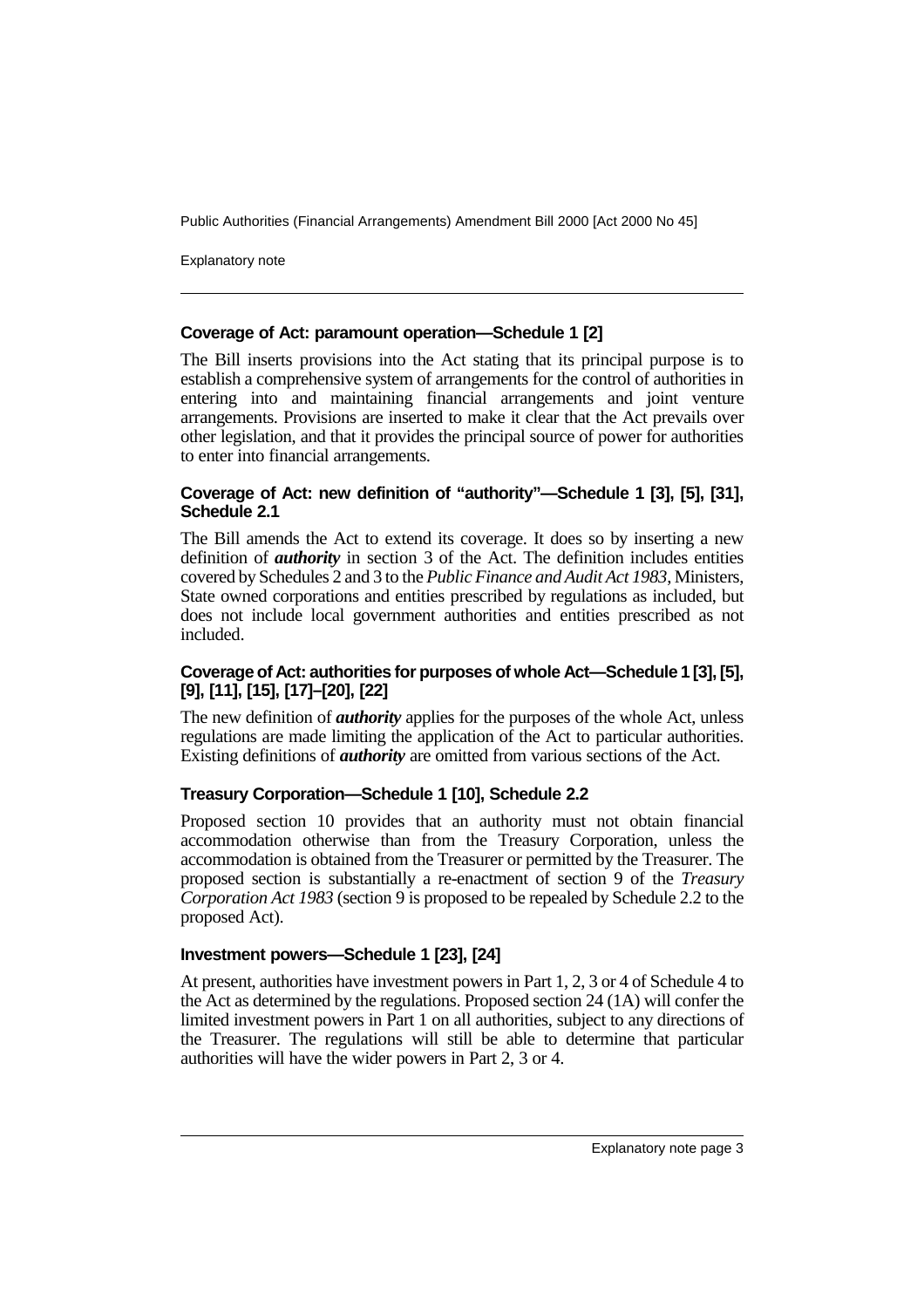Explanatory note

#### **Transactions not regarded as investments—Schedule 1 [26]**

Proposed section 28 makes it clear that certain transactions are not subject to the requirements of Part 3 of the Act, which regulates the investment of money by authorities. These transactions are made under statutory powers to make grants, loans or other forms of financial assistance that are not in the nature of investments. Without affecting the generality of the section, certain transactions of this kind involving the Rental Bond Board, the New South Wales Rural Assistance Authority and the Sustainable Energy Development Authority are specifically referred to in the proposed section as not being subject to those requirements, and provision is made for other specific transactions to be identified by the regulations.

#### **Controlled entities—Schedule 1 [3], [4], [6], [11], [14], [16], [27], [28]**

The Bill makes provision for entities that are controlled by authorities. Proposed section 37A provides that an authority that controls an entity must ensure that the controlled entity does not enter into or maintain any financial arrangements that the authority itself is not authorised to enter, unless permitted by the Treasurer. Existing references to "affiliates" are replaced by references to "controlled entities", for consistency of terminology.

#### **Inter-agency loans—Schedule 1 [12]**

Proposed sections 14A and 14B authorise a Minister to determine that authorities within the Minister's portfolio may lend money to each other without such loans being subjected to the requirements of the Act relating to the obtaining of financial accommodation or the investment of money. Proposed section 14C makes it clear that the provisions will not affect the operation or requirements of the *Public Finance and Audit Act 1983*, any Appropriation Act or any other Act.

#### **Joint ventures—Schedule 1 [21]**

Proposed section 22L provides that an authority must not enter into a joint venture arrangement without the approval of the Treasurer. The expression "joint venture" is defined in proposed section 22K, and provision is made for regulations to prescribe activities as being or not being within that section.

#### **Savings and transitional provisions—Schedule 1 [30], [32], [33]**

Schedule 6 to the Act is amended to include provisions of a savings and transitional nature consequent on the enactment of the proposed Act, and enables regulations of a savings or transitional nature to be made. Proposed clause 17 provides that any existing arrangements are not affected and may be maintained, subject to any directions of the Treasurer.